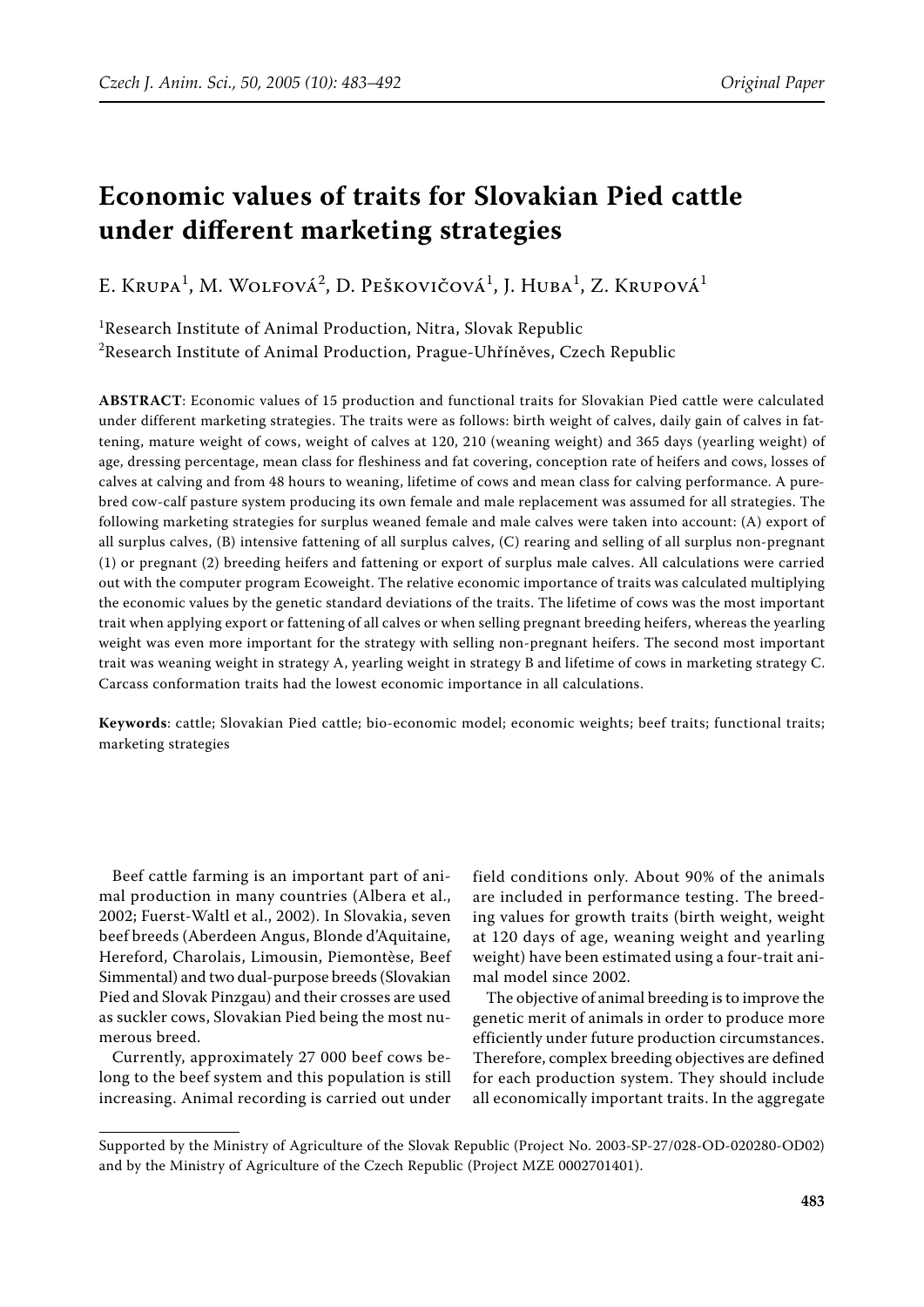genotype, the breeding values for each trait of interest are weighted by economic weights. Only few literature sources deal with the economic analysis of beef cattle farming in Slovakia and in the Czech Republic (Kvapilík et al., 1997; Kvapilík, 2000; Daňo et al., 2001; Golda et al., 2001; Kubanková, 2003). Neither did these authors include the calculation of economic weights nor did they consider different marketing strategies in their papers.

Wolfová et al. (2005a) developed a bio-economic model for a wide range of beef cattle production systems and various economic and marketing circumstances. It was established for development of breeding goals for beef cattle of different breeds and implemented in a PC-program (Wolf et al., 2003) which can serve for calculating the profitability of purebred and crossbred beef cattle production systems.

The aim of the present paper was to calculate economic weights for production and functional traits of Slovakian Pied cattle under alternative marketing strategies.

## **MATERIAL AND METHODS**

The Slovakian Pied breed is raised in herds with an average number of breeding cows of about 30, in regions of the altitude from 600 to 900 meters. The traditional Central European pasture system with spring calving and autumn weaning is applied. The pasture period was assumed to last from May 1 to October 30, the average date of calving for all females in the herd (cows and heifers) being February 25 and the average date of conception being May 16.

The mating season lasted from April 10 to June 18 and covered three oestrus cycles starting with artificial insemination in the first cycle. A total of 10% of the heifers and 30% of the cows were assumed to be inseminated. After a break of one week, natural mating followed. A fixed length of the reproduction cycle of one year (365 days) was assumed. The minimum live weight for mating was set at 390 kg. The standard deviation for mating weight was 50 kg. Under the assumed growth rate for female calves, the proportion of heifers that were mated in the first mating period after weaning was 51%. All calves were weaned on the same date (on September 30). In addition to birth weight, the animals were weighed three times during their lifetime: at an age of 120, 210 (weaning weight) and 365 days (yearling weight). Ten per cent of male weaned calves were included in performance testing and eighty per cent of these tested males were selected and sold for natural mating or to AI stations.

Tables 1 and 2 show the main characteristics of the cow herd and progeny performance. Four scores for calving performance were used: (1) no assistance, (2) assistance of 1 or 2 persons, (3) veterinary assistance and (4) Caesarean section. Dystocia rate was calculated as the sum of scores 3 and 4. Most of the parameters for the cow herd differ between the 1<sup>st</sup> and subsequent reproduction cycles. The structure of the cow herd was calculated using Markov chains as described by Wolf et al. (2003) and Wolfová et al. (2005a).

The following three basic marketing strategies were used for surplus female and male progeny that were not necessary for herd replacement:

Strategy A: All surplus calves were exported after weaning

Strategy B: All surplus calves were intensively fattened to the constant slaughter weight

Strategy C: All heifers were reared

Within Strategy C there was a further differentiation:

- Strategy C1E: Surplus breeding heifers were sold pregnant, surplus males were exported
- Strategy C1F: Surplus breeding heifers were sold pregnant, surplus males were fattened
- Strategy C2E: Surplus breeding heifers were sold non-pregnant, surplus males were exported
- Strategy C2F: Surplus breeding heifers were sold non-pregnant, surplus males were fattened
- Comment: For specifying more than one variant, the asterisk (\*) will be used in the same sense as in designing the names of files. C\*E means C1E or C2E, C1\* means C1E or C1F, C\*\* stands for all four substrategies of strategy C.

The profit calculated as the difference between returns and costs per calving in the herd and per year (both returns and costs discounted to the birth year of progeny by a discount rate of 2%) was used as a criterion of economic efficiency for all marketing alternatives.

The revenues came from fattened bulls and heifers or from sold weaned calves, from sold breeding bulls and heifers, culled cows and heifers and from governmental subsidies. Revenues from slaughtered animals depended on slaughter weight, dressing percentage (Table 2) and on the distribution of the carcasses among the commercial EUROP classes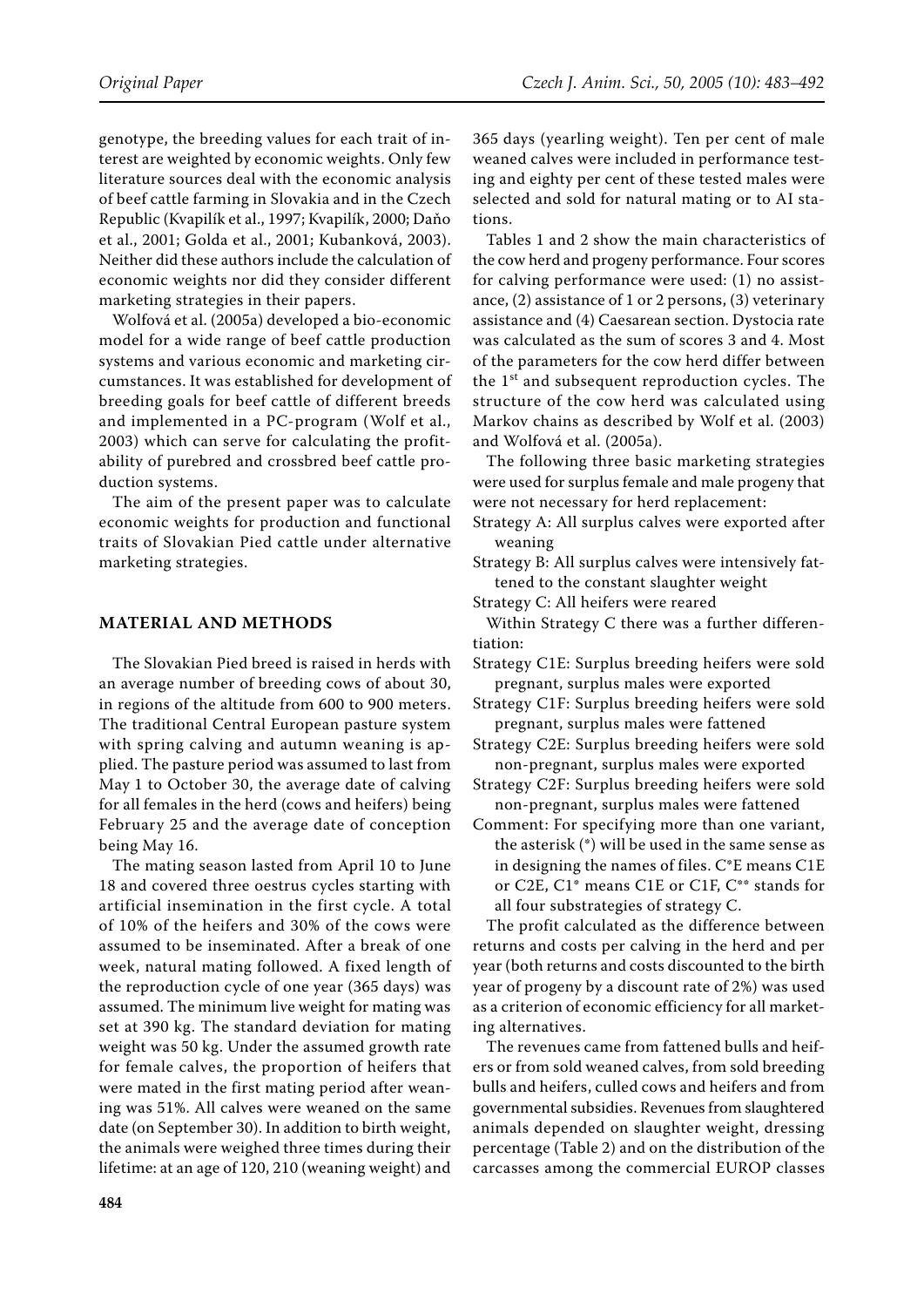| Trait (unit)                                                                            |                                        | Value          |
|-----------------------------------------------------------------------------------------|----------------------------------------|----------------|
| Cow losses within reproduction cycles (%)                                               | $-$ cycle 1                            | $\overline{2}$ |
|                                                                                         | $-$ cycles $> 1$                       | 1              |
| Culling rate of cows due to health problems excluding dystocia (%)                      |                                        | $\overline{2}$ |
| Dystocia rate <sup>1</sup> when a female is born (%)                                    | $-$ cycle 1                            | 3.9            |
|                                                                                         | $-$ cycles $> 1$                       | 2.4            |
| Dystocia rate <sup>1</sup> when a male is born (%)                                      | $-$ cycle 1                            | 8.2            |
|                                                                                         | $-$ cycles $> 1$                       | 3.8            |
| Abortion rate (%)                                                                       |                                        | $\mathbf{1}$   |
| Stillborn calves as a proportion of cows with easy calving (%)                          |                                        |                |
|                                                                                         | $-$ cycle 1                            | 5              |
|                                                                                         | $-$ cycles $> 1$                       | 4              |
| Stillborn calves as a proportion of cows with dystocia (%)                              |                                        | 20             |
| Calves died within 48 hours as a proportion of calves born alive after easy calving (%) |                                        |                |
|                                                                                         | $-$ cycle $1$                          | $\mathbf{1}$   |
|                                                                                         | $-$ cycles $> 1$                       | 0.8            |
| Calves died till 48 hours as proportion of calves born alive after dystocia (%)         |                                        |                |
|                                                                                         | $-$ cycle $1$                          | 5              |
|                                                                                         | $- cycles > 1$                         | 2              |
| Conception rate of heifers (%) after                                                    | $-1$ <sup>st</sup> mating <sup>2</sup> | 70             |
|                                                                                         | $-2nd$ mating <sup>3</sup>             | 70             |
|                                                                                         | $-3^{\rm rd}$ mating <sup>3</sup>      | 60             |
| Conception rate of cows without dystocia (%) – $1st$ mating <sup>2</sup>                |                                        | 30             |
|                                                                                         | $-2nd$ mating <sup>3</sup>             | 70             |
|                                                                                         | $-3^{\text{rd}}$ mating <sup>3</sup>   | 60             |
| Losses of calves from 48 hours after calving to weaning (%)                             |                                        | 5              |
| Peak milk yield (kg/day)                                                                |                                        | 12             |
| Fat content in milk (%)                                                                 |                                        | 4.1            |
| Protein content in milk (%)                                                             |                                        | 3.35           |
| Mature weight of cows (kg)                                                              |                                        | 655            |

 $^1$ sum of calving scores 3 and 4,  $^2$ artificial insemination,  $^3$ natural mating

for fleshiness (5 classes) and fat covering (5 classes). The best class was class 1 (E) in both cases. The average class for fleshiness for Slovakian Pied cattle was 3.58, and the average class for fat covering was 2.85. The price differences between the classes were set up according to Vrchlabský and Golda (2000). Revenues from exported calves depended on breed, sex and live weight. The main input parameters necessary for calculating revenues are summarized in Table 3. They describe the market situation in the Slovak Republic at the end of 2003.

Costs were related to feeding, housing, health, breeding, labour and interest of investments. The main cost components are summarised in Table 4. These input parameters were adapted according to own investigation taking into account the inflation rate and expected price trends in the Slovak Republic.

The marginal economic value of trait  $l$  (*ev*<sub>*l*</sub>),  $l =$ 1, …, *L* was calculated as the numeric derivation of the profit function with respect to trait *l* as follows (Wolfová et al., 2005a):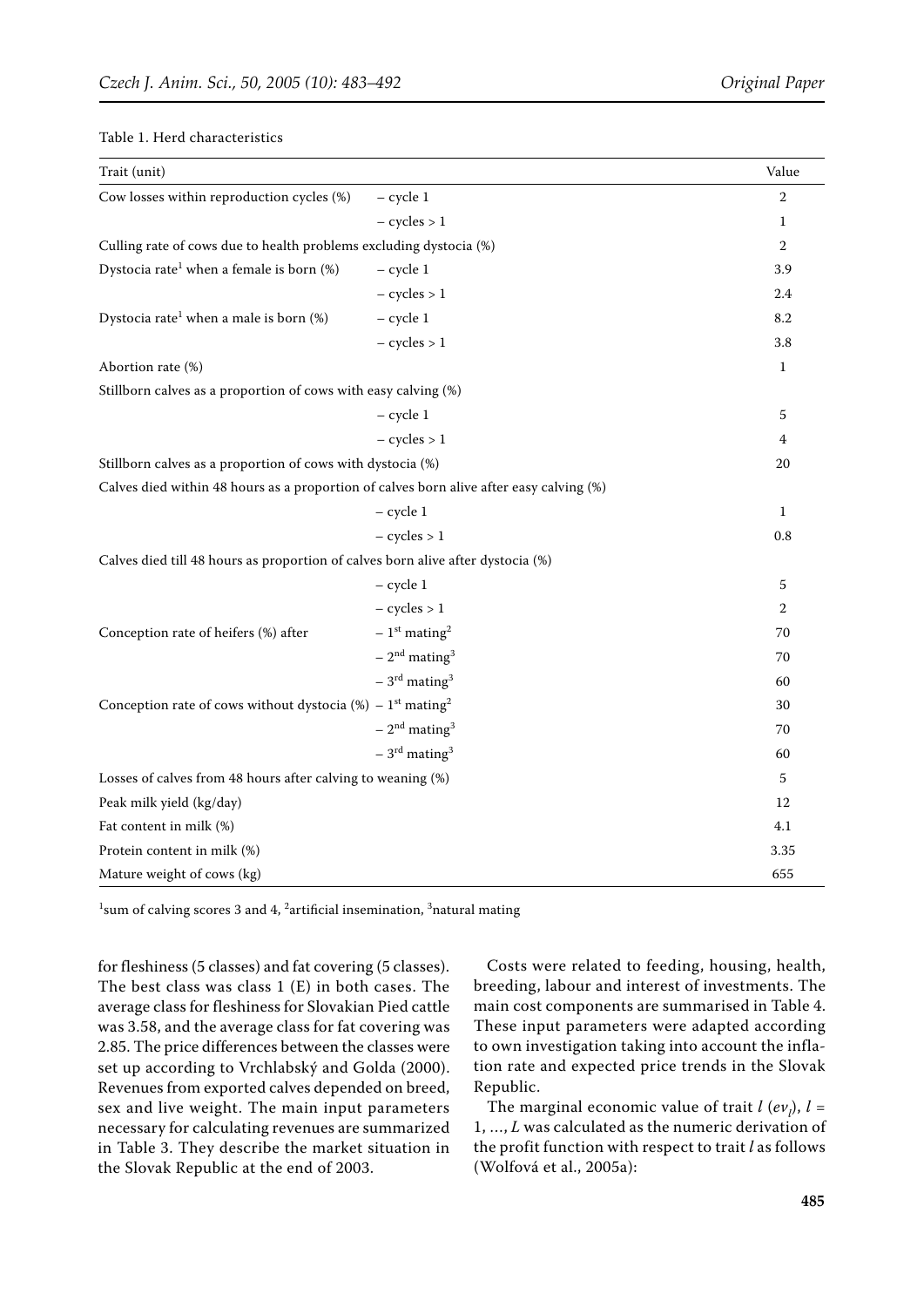$$
ev_{l} = \frac{\text{profit}(\mu_{1}, \mu_{2}, ..., \mu_{l} + d_{l}, ..., \mu_{L}) - \text{profit}(\mu_{1}, \mu_{2}, ..., \mu_{l} - d_{l}, ..., \mu_{L})}{2d_{l}} = \frac{\Delta \text{profit}_{l}}{\Delta_{l}}
$$

where:  $\mu_{\rm l}$  = the mean of trait *l* 

 $d_l$  = a small value by which the mean is changed

The value of 0.5 % of  $\mu$ l was assumed for  $d_l$ . *L* is the number of traits. Altogether, the following 15 traits were considered:

*Growth traits:* Birth weight of calves (kg), weight of calves at 120 days of age (kg), weaning weight of calves (at 210 days of age, in kg), yearling weight (at 365 days of age, in kg), mature weight of cows (kg) and daily gain in fattening (g/day);

*Carcass traits:* Dressing percentage (%), mean class for fleshiness and mean class for fat covering;

*Functional traits:* Conception rate of heifers (%), conception rate of cows (%), mean class for calving performance, losses of calves at calving (%), losses of calves from 48 hours to weaning (%) and lifetime of cows (years).

In addition, daily gains from birth to 120 days of age, from 120 to 210 days of age and from 210 to 365 days of age were used as alternative growth traits (g/day) and the lifetime of cows was alternatively expressed as cow losses (%).

Table 2. Performance of the progeny

In all calculations, a trait expressed in both sexes was assumed to be one trait. Therefore, changing the trait level, proportional changes were made in females and males. Increasing mature weight of cows, a proportional increase in mature weight of bulls, in slaughter weight of fattened animals and in minimal weight of heifers at mating was assumed. The growth rates in different life periods of calves were treated as independent traits. A detailed description of the method for the calculation of economic weights and a comprehensive definition of the individual traits are given in Wolfová et al. (2005a) or in the User's Manual for the program Ecoweight (Wolf et al., 2003).

Ranking breeding animals according to an economic selection index, only the relative economic importance of traits in the aggregate genotype is of interest. To express the relative economic importance  $ev_l^{[rel]}$  of trait  $l$  ( $l = 1, ..., L$ ), the marginal economic value was multiplied by the genetic standard

Table 3. Parameters used to calculate revenues

| Trait (unit)                                  |                          | Value          |
|-----------------------------------------------|--------------------------|----------------|
| Weight at birth (kg)                          | female<br>male           | 41<br>45       |
| Weight at 120 days of age (kg)                | female<br>male           | 150<br>160     |
| Weight at 210 days of age (kg)                | female<br>male           | 230<br>250     |
| Weight at 365 days of age (kg)                | female<br>male           | 340<br>420     |
| Daily gain in fattening (kg/day)              | heifers<br>bulls         | 1.05<br>1.30   |
| Slaughter weight in fattening (kg)            | heifers<br>bulls         | 500<br>600     |
| Dressing percentage (%)                       | heifers<br>bulls<br>cows | 56<br>58<br>54 |
| Daily gain of bulls in test (kg/day)          | 1.7                      |                |
| Productive lifetime of breeding bulls (years) | 6                        |                |
| Mature weight of bulls (kg)                   |                          | 1 000          |

| Parameter (unit)                                                                 | Value  |
|----------------------------------------------------------------------------------|--------|
| Price per kg slaughter weight of the best<br>quality in the EUROP grading system | 69.60  |
| – heifers (SKK/kg)                                                               | 86.20  |
| $-$ bulls (SKK/kg)                                                               | 57.90  |
| – cows (SKK/kg)                                                                  |        |
| Price per kg live weight of calves for export<br>$(SKK/kg)$ – males              | 70.00  |
| – females                                                                        | 65.00  |
| Price of pregnant breeding heifers<br>(SKK/animal)                               | 30 000 |
| Price of non-pregnant breeding heifers<br>(SKK/animal)                           | 25 000 |
| Price of breeding bulls (SKK/animal)                                             | 38 000 |
| Governmental subsidies per fattened animal<br>(SKK/animal)                       | 1 000  |
| Governmental subsidies per weaned calf<br>(SKK/animal)                           | 14877  |

SKK is the Slovak currency unit (Slovak crowns), (1  $\epsilon \geq$ 41 SKK)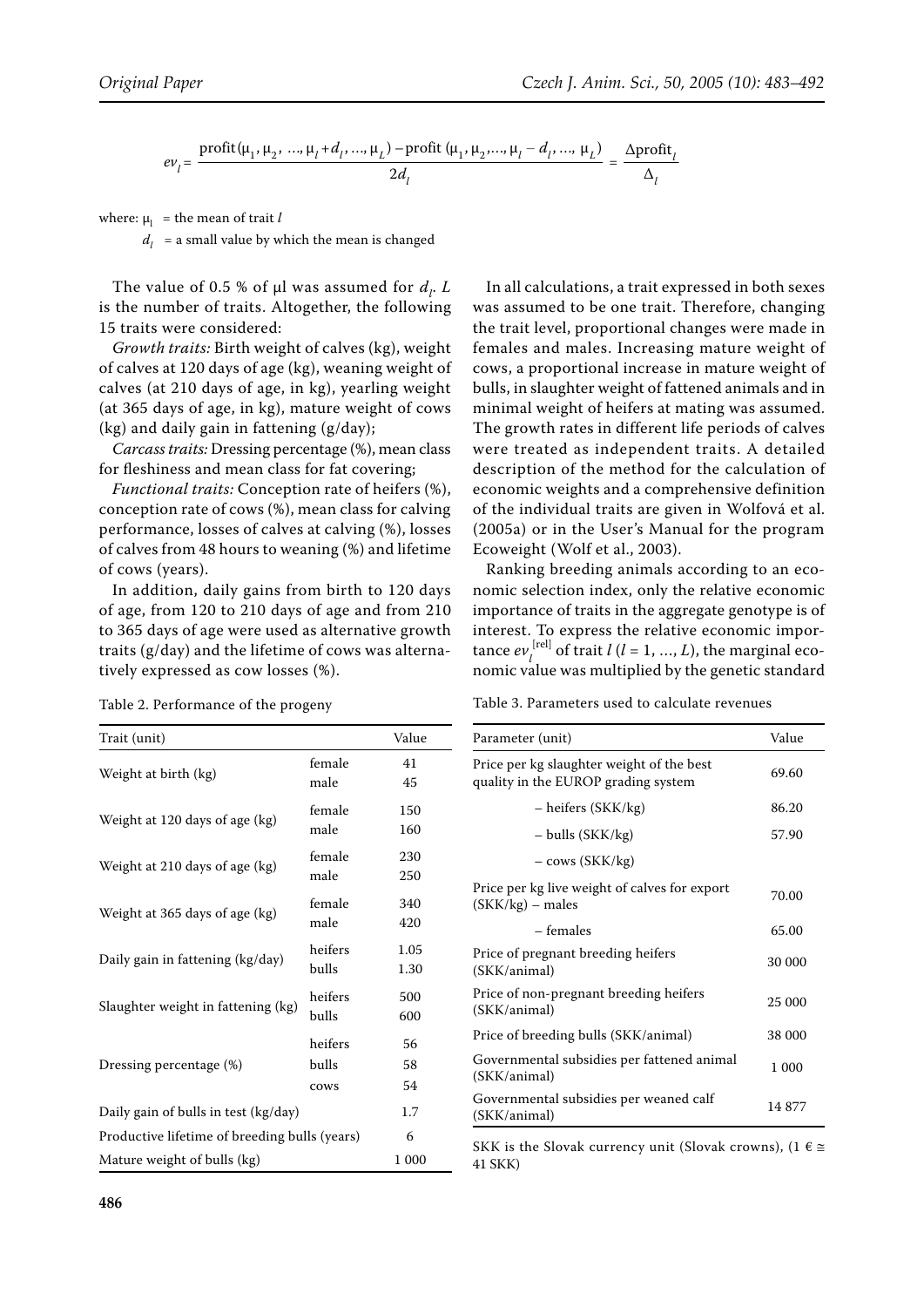|  |  |  |  | Table 4. Main input parameters used to calculate costs |  |  |  |  |  |
|--|--|--|--|--------------------------------------------------------|--|--|--|--|--|
|--|--|--|--|--------------------------------------------------------|--|--|--|--|--|

| Parameter (unit)                                                                  | Value   |
|-----------------------------------------------------------------------------------|---------|
| Costs of veterinary treatment                                                     |         |
| - cow with calf till weaning in a pasture system (SKK/year)                       | 520     |
| - heifers from weaning to calving in a pasture system (SKK/animal)                | 400     |
| - breeding bulls in a pasture system (SKK/animal)                                 | 2550    |
| - animals in fattening (SKK/animal)                                               | 151     |
| Veterinary costs connected with calving score 3 (SKK/calving)                     | 984     |
| Veterinary costs connected with calving score 4 (SKK/calving)                     | 1460    |
| Costs of disposal and rendering of a dead cow (SKK/animal)                        | 2 0 0 0 |
| Costs of disposal and rendering of a dead young animal (SKK/animal)               | 1 000   |
| Additional labour costs connected with calving score 3 and 4 (SKK/hour)           | 100     |
| Fixed costs <sup>1</sup> (SKK/day)                                                |         |
| - cow with calf till weaning in a pasture system                                  | 29.0    |
| - heifers from weaning to calving in a pasture system                             | 14.6    |
| - breeding bulls in a pasture system                                              | 30.6    |
| - breeding bulls at a station                                                     | 31.3    |
| - animals in fattening                                                            | 30.6    |
| Price of a portion of semen for AI including labour costs (SKK/portion)           | 470     |
| Price of re-insemination (sperm portion plus labour costs (SKK/portion)           | 470     |
| Price per breeding bull for natural mating (SKK/animal)                           | 55 000  |
| Price per kg fresh matter of feeding ration (each in SKK/per kg fresh matter) for |         |
| - cows, heifers and breeding bulls in summer (pasture)                            | 0.48    |
| - cows in winter                                                                  | 1.07    |
| - heifers in winter                                                               | 1.30    |
| - breeding bulls in winter                                                        | 1.47    |
| - calves till weaning (without milk) in summer                                    | 1.34    |
| - calves till weaning (without milk) in winter                                    | 3.60    |
| - bulls in fattening                                                              | 2.34    |
| - heifers in fattening                                                            | 2.12    |
| Price of straw for housing (SKK/kg)                                               | 0.15    |
| Price of dung (SKK/kg)                                                            | 0.20    |
| Price of water (SKK/l)                                                            | 0.02    |

1 Fixed costs include labour, capital replacement (buildings and machinery), repairing, insurance, energy and overhead expenses

deviation of the trait and expressed as percentage of this value for weaning weight.

## **RESULTS**

The values for the genetic standard deviations were taken from Miesenberger (1997), Koots and Gibson (1998), Coopman et al. (1999), Amer et al. (2002), Hradecká (2002), Brumatti et al. (2002) and Přibyl et al. (2003).

The herd structure in the stationary state and the number of progeny per 100 calvings are shown in Table 5. The economic efficiency for all calculations is listed in Table 6 in the form of the value of profit and of profitability calculated as the ratio of profit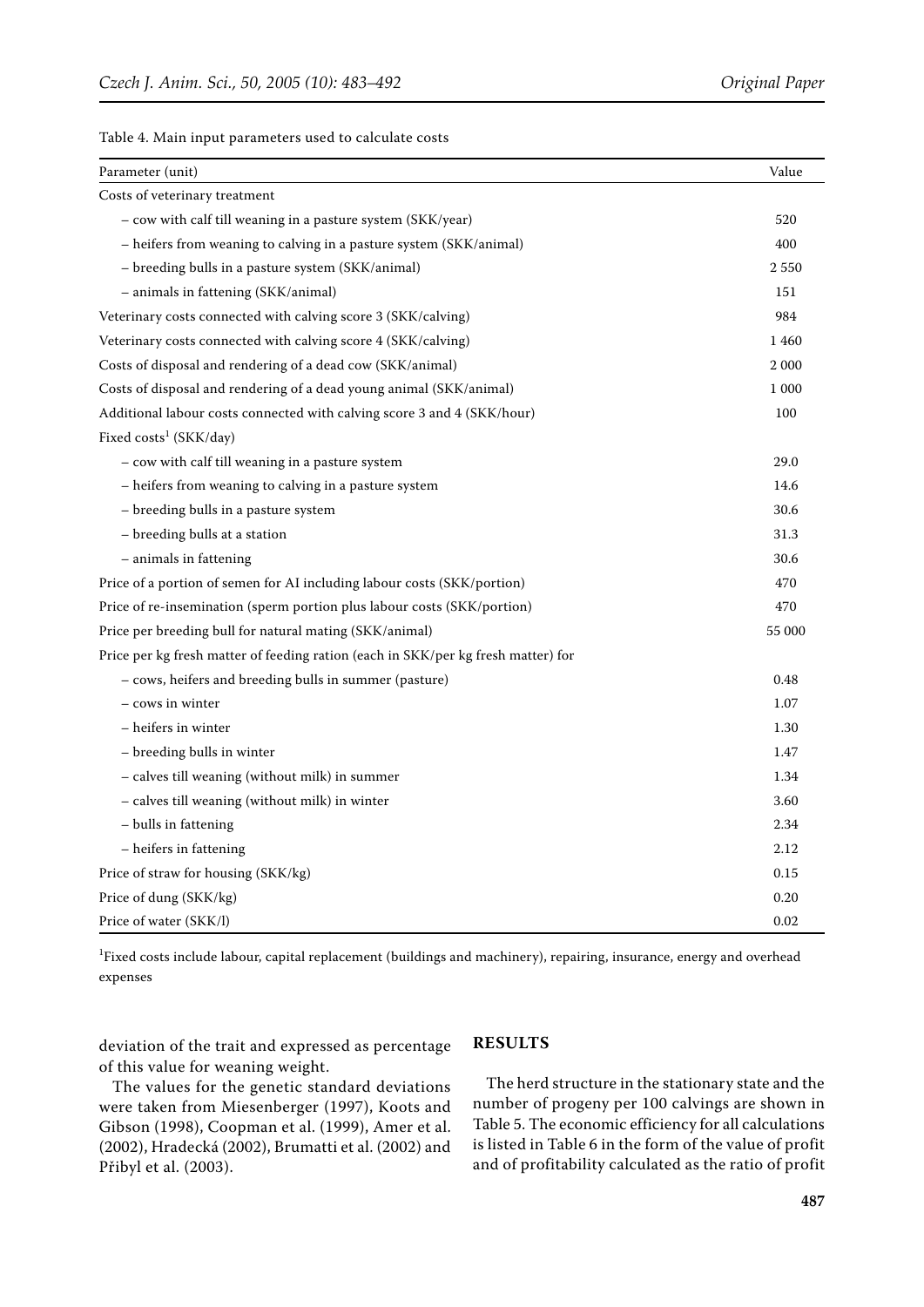| Reproduction cycle                                              |  | 3 4 5 6 |  |         | 10    |
|-----------------------------------------------------------------|--|---------|--|---------|-------|
| Number of cows per 100 calvings 18.3 15.5 13.3 11.4 9.6 8.4 7.3 |  |         |  | 6.2 5.4 | - 4.6 |

#### Table 5. Herd structure in the stationary state

Calves born alive per 100 calvings – female: 47.2; male: 47.0

Calves weaned per 100 calvings – female: 45.5; male: 45.1

#### Table 6. Values (in SKK) of economic characteristics for alternative marketing strategies

| Economic                          | Values of characteristics (in SKK) for marketing strategy <sup>2</sup> |          |         |          |         |         |  |  |
|-----------------------------------|------------------------------------------------------------------------|----------|---------|----------|---------|---------|--|--|
| characteristics <sup>1</sup>      | A                                                                      | B        | C1E     | C1F      | C2E     | C2F     |  |  |
| Total costs                       | 31 943                                                                 | 43 857   | 37489   | 44 773   | 35 483  | 42766   |  |  |
| Total revenues                    | 15351                                                                  | 18 275   | 21 110  | 23 8 8 8 | 17855   | 20 633  |  |  |
| Total subsidies <sup>3</sup>      | 13472                                                                  | 13472    | 13472   | 13472    | 13 472  | 13472   |  |  |
| Profit                            | $-3120$                                                                | $-12109$ | $-2907$ | $-7412$  | $-4156$ | $-8661$ |  |  |
| Profitability <sup>4</sup> $(\%)$ | $-9.8$                                                                 | $-27.6$  | $-7.8$  | $-16.6$  | $-11.7$ | $-20.3$ |  |  |

 ${}^{1}$ Revenues, costs and governmental subsidies per cow and its progeny born per year, all discounted to the calving date;  $^2$ Marketing strategies: A: export of all surplus weaned calves; B: fattening of all surplus weaned calves; C: rearing of all heifers and selling of surplus heifers; subcategories of C: 1: selling of pregnant heifers; 2: selling of non-pregnant heifers; E: export of surplus male calves; F: fattening of surplus male calves;  $^3$ total governmental subsidies;  $^4$ profitability is calculated as profit per monetary unit of costs and given in per cent

to costs. Under the given conditions, no strategy was profitable for the economic situation assumed in the Slovak Republic. The economic losses varied between 0.08 and 0.28 SKK (1 $\epsilon \cong 41$  SKK) per SKK of invested costs according to the marketing strategy.

Marginal economic values for the investigated traits and marketing strategies are listed in Table 7. The growth traits of calves were expressed in two alternative ways, as weights at a given age or as average daily gains. Cow survival was expressed either as average lifetime of cows or cow losses. Marginal economic values express the change in the total profit per calving and year by increasing the trait level. The negative values for calf losses, calving performance and mean classes for fleshiness and for fat covering were due to the fact that an increase in the trait level means a change to more unfavourable values of the trait. The increase in mature weight of cows had a negative impact on profit because the higher energy requirement of the cows was not compensated by higher revenues

$$
ev_l^{\text{[rel]}} = 100 \times \frac{ev_l \times \sigma_l}{ev_{\text{weaning weight}} \times \sigma_{\text{weaning weight}}} \text{ [%)}
$$

for heavier slaughter animals. All other marginal economic values were positive.

The economic weights of the traits differed in marketing strategies. For example, lifetime of cows or birth weight of calves had twice as high economic importance when exporting weaned calves in comparison with their fattening. Increasing the conception rate of cows by one per cent raised the profit by 6.73 SKK when applying fattening of progeny, whereas the profit increased by 186 SKK when progeny were exported. The reason for this was the fact that the costs of fattening exceeded the revenues especially in fattening heifers. Daily gain of calves till weaning also had higher economic importance when exporting animals. The higher the weaning weight, the higher the revenues from exported calves. Applying fattening, the higher the weaning weight, the higher the feed cost of maintenance. The simultaneous decrease of fixed costs due to a shorter fattening period did not compensate these costs as the revenues for slaughter animals did not change.

Differences in economic values between the strategies with selling pregnant heifers (C1\*) and the strategies with selling non-pregnant heifers (C2\*)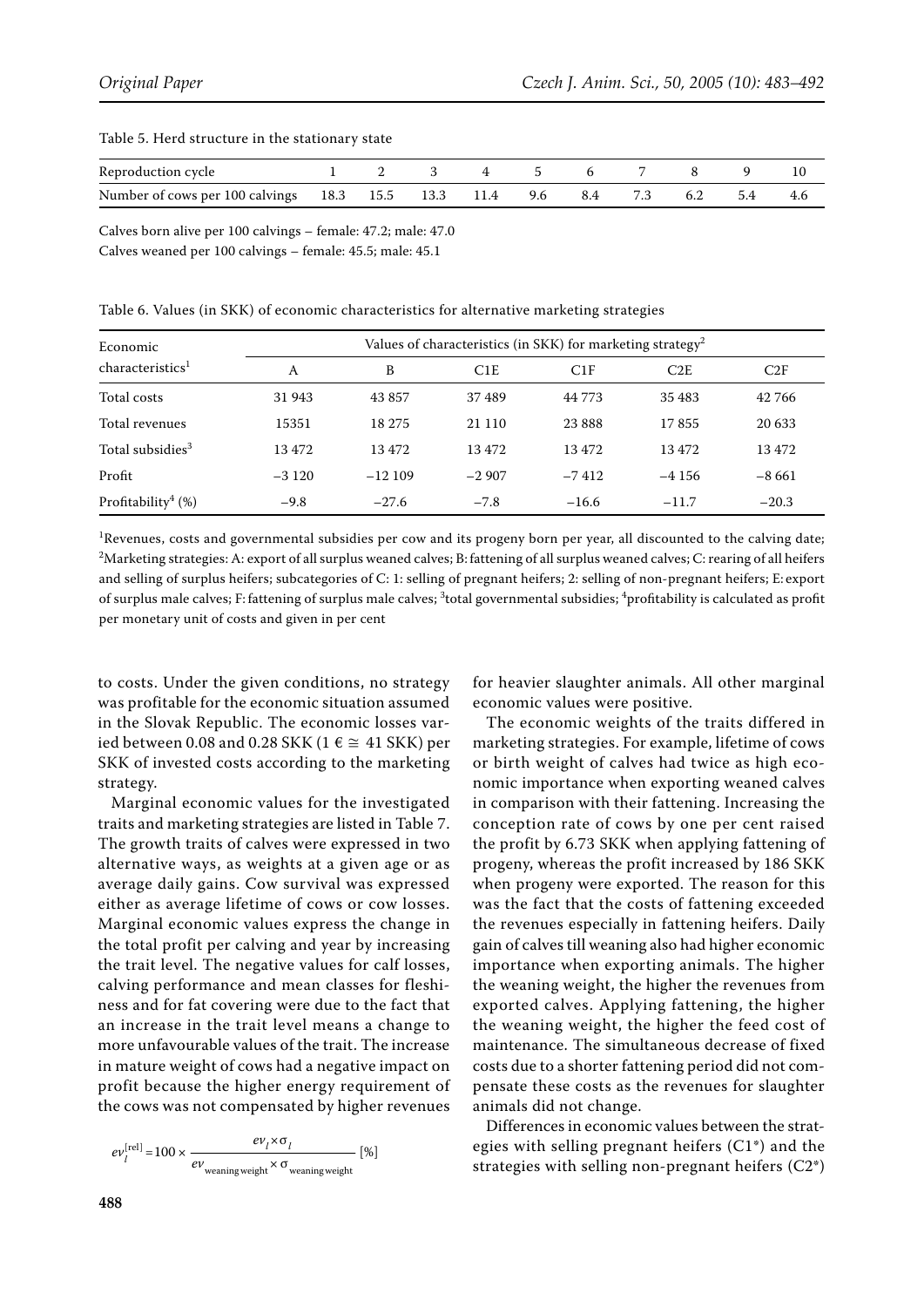|                                                              | Marginal economic values (in SKK per unit, per calving and year) for strategy |           |                   |           |           |           |  |  |  |
|--------------------------------------------------------------|-------------------------------------------------------------------------------|-----------|-------------------|-----------|-----------|-----------|--|--|--|
| Trait (unit)                                                 | A                                                                             | B         | C1E               | C1F       | C2E       | C2F       |  |  |  |
| Birth weight of calves (kg)                                  | 32.06                                                                         | 15.38     | 33.72             | 22.21     | 35.04     | 23.54     |  |  |  |
| Weight of calves at 120 days of age (kg)                     | 47.03                                                                         | 29.16     | 49.31             | 38.26     | 50.03     | 38.98     |  |  |  |
| Weaning weight of calves (at 210 days of age,<br>in $kg$ )   | 48.61                                                                         | 30.02     | 50.90             | 39.13     | 51.62     | 39.85     |  |  |  |
| Yearling weight of calves (at 365 days of age,<br>in $kg$ )  | 20.81                                                                         | 20.17     | 49.13             | 48.97     | 49.88     | 49.73     |  |  |  |
| Mature weight of cows (kg)                                   | $-3.67$                                                                       | $-19.24$  | $-3.77$           | $-11.12$  | $-3.67$   | $-11.02$  |  |  |  |
| Daily gain in fattening (g/day)                              |                                                                               | 9.08      | $\qquad \qquad -$ | 5.51      |           | 5.51      |  |  |  |
| Dressing percentage (%)                                      | 4.42                                                                          | 249.42    | 4.42              | 177.20    | 4.32      | 177.20    |  |  |  |
| Mean class for fleshiness (0.01 class)                       | $-2.03$                                                                       | $-9.82$   | $-2.03$           | $-7.29$   | $-2.03$   | $-7.29$   |  |  |  |
| Mean class for fat covering (0.01 class)                     | $-1.28$                                                                       | $-6.50$   | $-1.28$           | $-4.01$   | $-1.28$   | $-4.01$   |  |  |  |
| Conception rate of heifers (%)                               | 17.50                                                                         | 14.70     | 10.90             | 10.64     | 10.71     | 10.45     |  |  |  |
| Conception rate of cows (%)                                  | 185.96                                                                        | 6.73      | 196.02            | 187.62    | 148.26    | 139.94    |  |  |  |
| Mean class for calving performance<br>$(0.01 \text{ class})$ | $-32.29$                                                                      | $-17.19$  | $-32.80$          | $-27.71$  | $-30.01$  | $-24.92$  |  |  |  |
| Losses of calves at calving (%)                              | $-296.98$                                                                     | $-167.67$ | $-300.69$         | $-249.08$ | $-279.00$ | $-227.47$ |  |  |  |
| Losses of calves from 48 hours to weaning (%)                | $-279.64$                                                                     | $-155.66$ | $-283.20$         | $-237.40$ | $-261.82$ | $-215.72$ |  |  |  |
| Life time of cows (years)                                    | 2809                                                                          | 1 3 4 6   | 2874              | 2824      | 2480      | 2430      |  |  |  |
| Daily gain from birth to 120 days of age<br>(g/day)          | 5.64                                                                          | 3.50      | 5.92              | 4.59      | 6.00      | 4.68      |  |  |  |
| Daily gain from 120 to 210 days of age (g/day)               | 4.38                                                                          | 2.70      | 4.58              | 3.52      | 4.65      | 3.59      |  |  |  |
| Daily gain from 210 to 365 days of age (g/day)               | 3.23                                                                          | 3.13      | 7.62              | 7.59      | 7.73      | 7.71      |  |  |  |
| Cow losses $(\%)$                                            | $-216.25$                                                                     | $-103.61$ | $-221.25$         | $-217.41$ | $-190.94$ | $-187.10$ |  |  |  |

Table 7. Marginal economic values of traits for alternative marketing strategies

See Table 6 for the explanation of the marketing strategies

were small both when exporting  $(C^*E)$  and when fattening (C\*F) surplus male calves.

The relative economic importance of the 15 traits (the alternative expression of traits was not included) is shown in Table 8. Lifetime of cows was the most important trait when applying export or fattening of all calves (strategies A and B) or when selling pregnant breeding heifers (strategies C1\*), whereas the yearling weight was even more important for the strategy with selling non-pregnant heifers (strategies C2\*). The second most important trait was weaning weight and mature weight of cows in strategies A and B, respectively, and lifetime of cows in strategies C2\* or yearling weight in strategies C1\*. Carcass conformation traits had the lowest economic importance in all calculations. The reason for this was the low price difference between the classes of fleshiness and fat covering assuming the same costs for each class.

Conception rate of females and losses of calves had relatively low economic importance as the level of these traits was already high (total conception rate of heifers and cows was 0.89, losses of calves at calving were 7.53% and losses till weaning 1.85%) and their genetic standard deviations were relatively low (Table 8).

## **DISCUSSION**

A direct comparison of the economic weights calculated in different studies is difficult because of differences in breeds, in the definition of traits and in rearing and marketing strategies. Nevertheless, at least some general conclusions can be drawn from the literature.

The general statement of Phocas et al. (1998) that reproductive traits seem to be economically more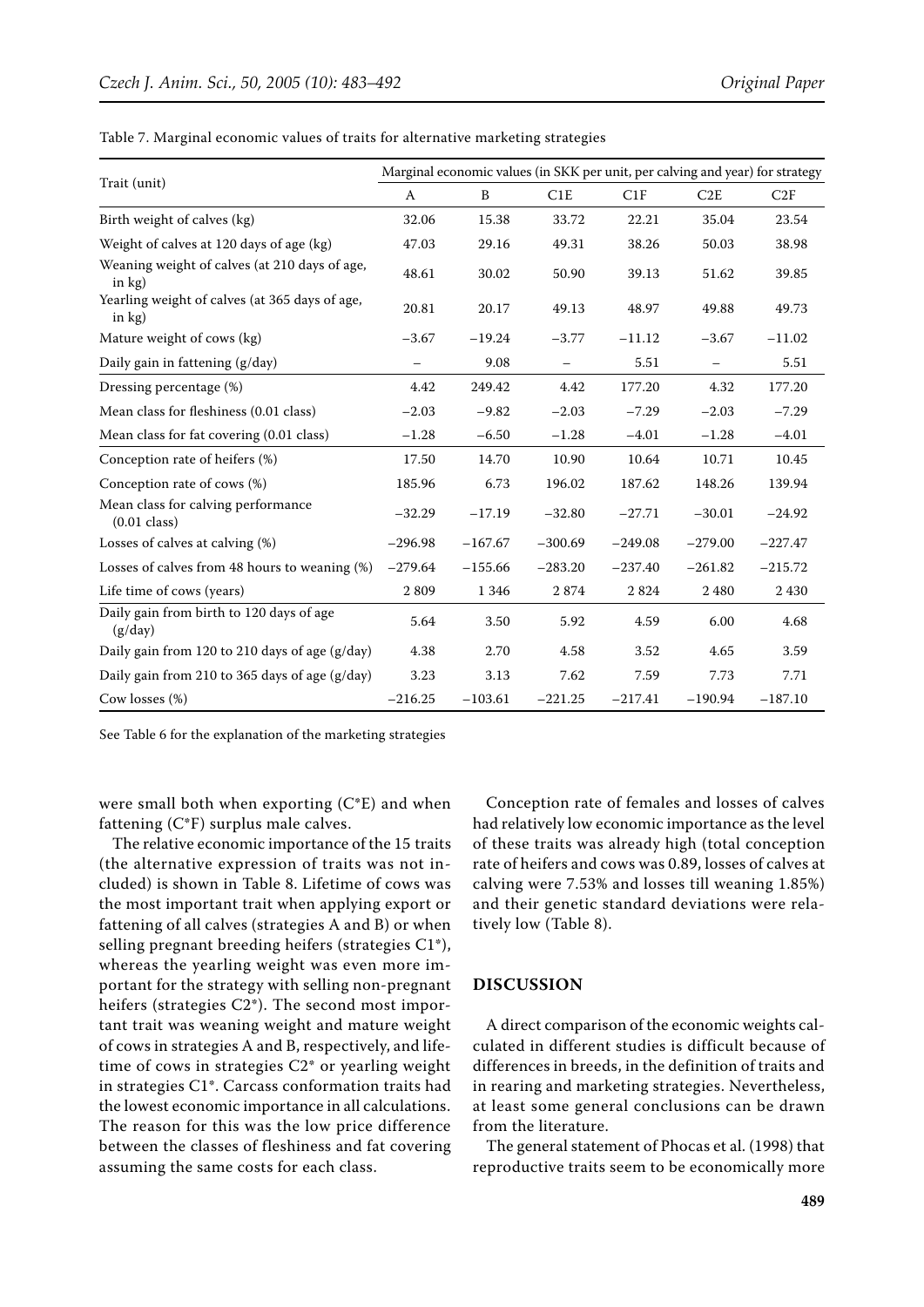|                                                          |                                  | Relative economic importance (% of weaning weight) for strategy |           |          |          |          |          |  |  |  |
|----------------------------------------------------------|----------------------------------|-----------------------------------------------------------------|-----------|----------|----------|----------|----------|--|--|--|
| Trait (unit for standard deviation)                      | standard<br>deviation<br>Genetic | A                                                               | B         | C1E      | C1F      | C2E      | C2F      |  |  |  |
| Birth weight of calves (kg)                              | 1.70                             | 6.37                                                            | 4.95      | 6.40     | 5.48     | 6.56     | 5.71     |  |  |  |
| Weight of calves at 120 days of age (kg)                 | 12.20                            | 67.07                                                           | 67.33     | 67.15    | 67.78    | 67.18    | 67.80    |  |  |  |
| Weaning weight of calves<br>(at 210 days of age, in kg)  | 17.60                            | 100.00                                                          | 100.00    | 100.00   | 100.00   | 100.00   | 100.00   |  |  |  |
| Yearling weight of calves<br>(at 365 days of age, in kg) | 26.30                            | 63.97                                                           | 100.40    | 144.24   | 187.01   | 144.39   | 186.48   |  |  |  |
| Mature weight of cows (kg)                               | 32.00                            | $-13.73$                                                        | $-116.53$ | $-13.47$ | $-51.67$ | $-12.93$ | $-50.28$ |  |  |  |
| Daily gain in fattening (g/day)                          | 40.00                            |                                                                 | 68.77     |          | 32.00    |          | 31.42    |  |  |  |
| Dressing percentage (%)                                  | 0.80                             | 0.41                                                            | 37.77     | 0.39     | 20.58    | 0.38     | 20.21    |  |  |  |
| Mean class for fleshiness (class)                        | $-0.015$                         | $-0.36$                                                         | $-2.79$   | $-0.34$  | $-1.59$  | $-0.34$  | $-1.56$  |  |  |  |
| Mean class for fat covering (class)                      | $-0.014$                         | $-0.21$                                                         | $-1.72$   | $-0.20$  | $-0.82$  | $-0.20$  | $-0.80$  |  |  |  |
| Conception rate of heifers (%)                           | 2.1                              | 4.30                                                            | 5.84      | 2.56     | 3.24     | 2.48     | 3.13     |  |  |  |
| Conception rate of cows (%)                              | 2.5                              | 54.34                                                           | 3.18      | 54.70    | 68.11    | 40.80    | 49.88    |  |  |  |
| Mean class for calving performance (class)               | 0.22                             | $-83.03$                                                        | $-71.58$  | $-80.55$ | $-88.52$ | $-72.67$ | $-78.17$ |  |  |  |
| Losses of calves at calving (%)                          | 0.95                             | $-32.98$                                                        | $-30.15$  | $-31.89$ | $-34.36$ | $-29.17$ | $-30.81$ |  |  |  |
| Losses of calves from 48 hours to weaning (%)            | 0.60                             | $-19.61$                                                        | $-17.68$  | $-18.97$ | $-20.68$ | $-17.29$ | $-18.45$ |  |  |  |
| Life time of cows (years)                                | 0.5                              | 160.88                                                          | 127.38    | 160.41   | 205.03   | 136.49   | 173.23   |  |  |  |

Table 8. Relative economic importance of traits as per cent of the economic importance of weaning weight for alternative marketing strategies

See Table 6 for the explanation of the marketing strategies

important than growth and carcass traits could not be confirmed by our study in general. The relative importance of these groups of traits seems to be dependent on the production system, the marketing strategy and the average level of traits (Wolfová et al., 2005b).

Among the reproduction traits, reproductive success (though measured in different ways as conception or weaning rate, calving day, calving interval) had the highest economic importance in many studies (Ponzoni and Newman, 1989; Phocas et al., 1998; Barwick, 1995; Amer et al., 2001; Albera et al., 2002; Mwansa et al., 2002; Kahi and Nitter, 2004). In our investigation, the calving performance showed the highest importance among reproduction traits. The same result was reported by Wolfová et al. (2005b) for the Charolais breed.

As shown by Hirooka et al. (1998) or Albera et al. (2002), the economic importance of a trait is higher when herd performance for the trait is relatively low. The calving performance of Charolais purebred cows is generally lower than that of Slovak Pied, Hereford, Limousin or Angus cows as shown in our study and in the above-mentioned studies. This could explain the twice or six times higher economic importance of calving performance in comparison with the conception rate of cows reported by Wolfová et al. (2005b) whereas this relationship was much closer to 1 (1.5 to 1) in the present paper using the Slovak Pied breed.

The unexpected low value of the conception rate of cows in the marketing strategy with fattening of all surplus progeny was caused by costs exceeding revenues in the fattening of surplus heifers. Increasing the conception rate of cows yields more surplus heifers, which will lower the profit under given economic conditions. The same reason led to such "unexpected" economic weights for the calving interval in the paper of Kahi and Nitter (2004) or for calving success in the paper of Phocas et al. (1998) when these authors examined the sensitivity of economic weights to changes in prices or costs. As mentioned by Wolfová et al. (2005b), further research is needed to examine how to treat such situations leading to "untrue" economic weights in the development of breeding objectives.

The growth traits of calves showed generally higher relative economic importance in compari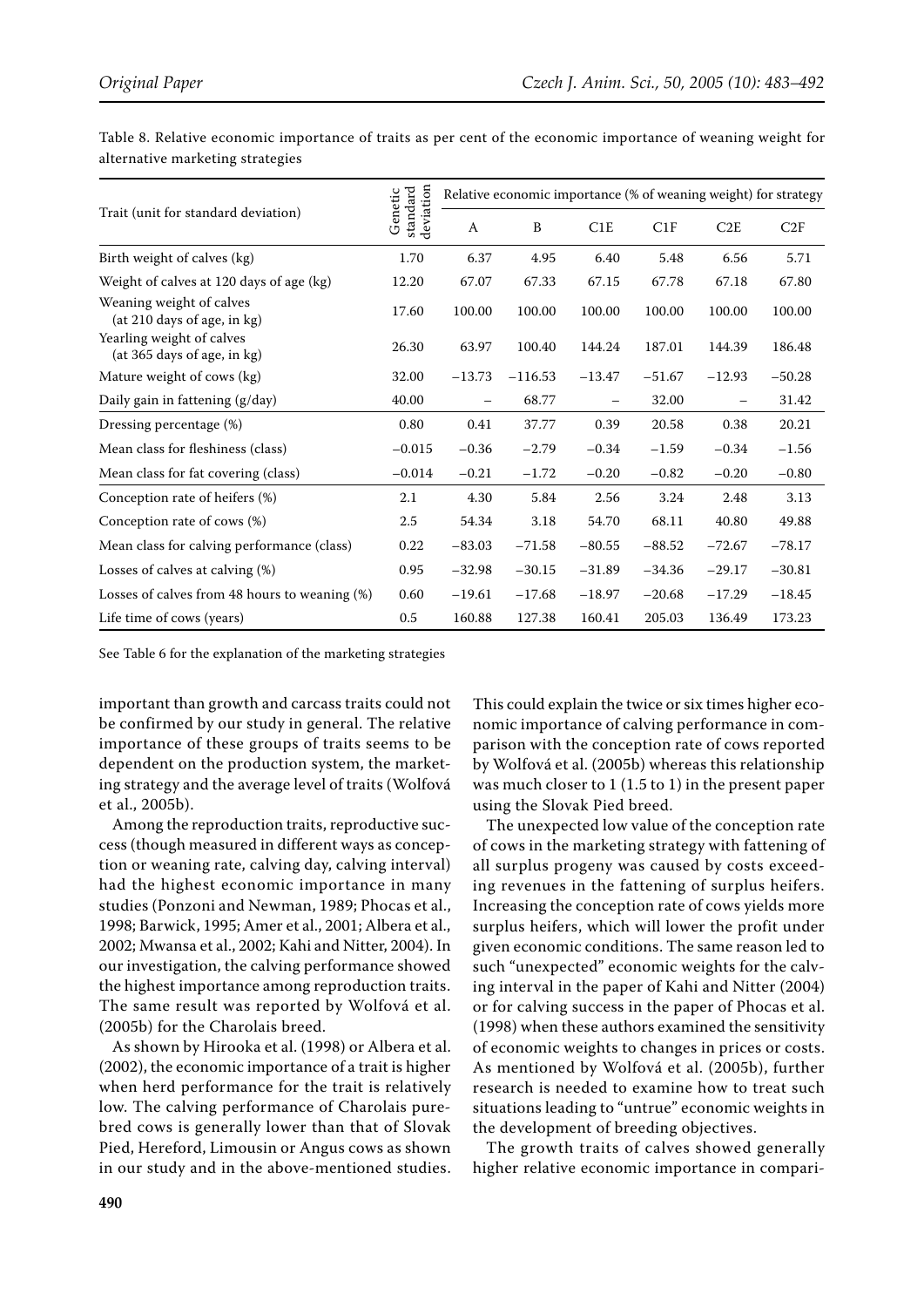son with other traits (except the lifetime of cows) than it was reported in literature. Among the growth traits, the yearling weight of calves showed the highest economic importance for Slovak Pied cattle (after all in strategies with selling breeding heifers) whereas Wolfová et al. (2005b) reported higher importance for weaning weight than for yearling weight in Charolais.

Amer et al. (1997), Phocas et al. (1998) and Albera et al. (2002) reported relatively high economic importance of carcass quality traits in comparison with growth traits. Our study as well as the results of Wolfová et al. (2005b) did not support their findings as very small relative economic weights of carcass fleshiness and fat covering scores were calculated for all investigated situations. These results were caused by low price differences between the individual classes of the EUROP grading system in the Slovak Republic and in the Czech Republic.

Economic importance of lifetime and mature weight of cows was studied mainly in dairy cattle (e.g. Miesenberger, 1997; Wolfová et al., 2001; Pärna et al., 2002). Lifetime of cows was the first or the second most important trait under Slovak as well as Czech conditions (Wolfová et al., 2005b) for all marketing strategies. For the Australian dairy herds Visscher at al. (1994) reported a standardized economic value (per genetic standard deviation) of cow mature weight as high as the economic values of cow survival and nearly as high as the economic value of milk volume and milk fat. The published economic weight for cow mature weight was mostly negative in agreement with our study. Therefore, more attention than hitherto should be paid to lifetime of cows (or cow survival rate as an alternative trait) and mature weight of cows. Marginal economic values calculated for reproduction and functional traits in our study showed the possibility for an improvement of the economic efficiency of production systems when including these traits into the breeding goal. The same conclusion was expressed in breeding programmes for dairy cattle as shown for example by Sölkner et al. (2000).

Marginal economic values as well as the relative economic weights differed between marketing strategies. In our opinion, this variability was mainly caused by the differences between the revenues and costs for different animal categories within each strategy. For the given economic conditions, export of calves is more profitable than fattening, and the feedlot of surplus heifers is not profitable at all. The changes in the investigated traits influence the number of animals in each category of progeny sold or fattened per cow and year to a different extent. An increasing number of animals in categories the keeping of which is unprofitable will then bias the true economic importance of the causal trait.

## **CONCLUSIONS**

As there are substantial differences in the relative economic importance of traits for different marketing strategies, it will be beneficial to construct different production indices for Slovakian Pied cattle (in pure-breeding systems) that will allow farmers to choose the best breeding animals according their marketing strategy. It is recommended to drop the carcass traits from the indices for the marketing strategy with export of surplus calves as their relative economic importance is currently low. However, defining the overall breeding goal for this breed, the economic values calculated for certain marketing strategies should be weighted by the number of cows on the farms applying these strategies in order to obtain the average economic values for each trait in the population applying pure-breeding.

## **Acknowledgements**

Thanks are due to the Beef Breeders' Union and to the State Breeding Institute of the Slovak Republic for making available the data from performance testing of animals, and to Jochen Wolf from the Research Institute of Animal Production in Prague-Uhříněves for helpful comments.

## **REFERENCES**

- Albera A., Carnier P., Groen A.F. (2002): Economic values for beef traits in Piemontese cattle. In: Proc. 7<sup>th</sup> WCGALP, Montpellier. (CD-ROM)*,* Com. No. 02–22.
- Amer P.R., Emmans G.C., Simm G. (1997): Economic values for carcass traits in UK commercial beef cattle. Livest. Prod. Sci., *51,* 267–281.
- Amer P.R., Simm G., Keane M.G., Diskin M.G., Wickham B. W. (2001): Breeding objectives for beef cattle in Ireland. Livest. Prod. Sci., *67*, 223–239.
- Amer P.R., Roughsedge T., Simm G. (2002): Cow herd population dynamics in a model for economic com-